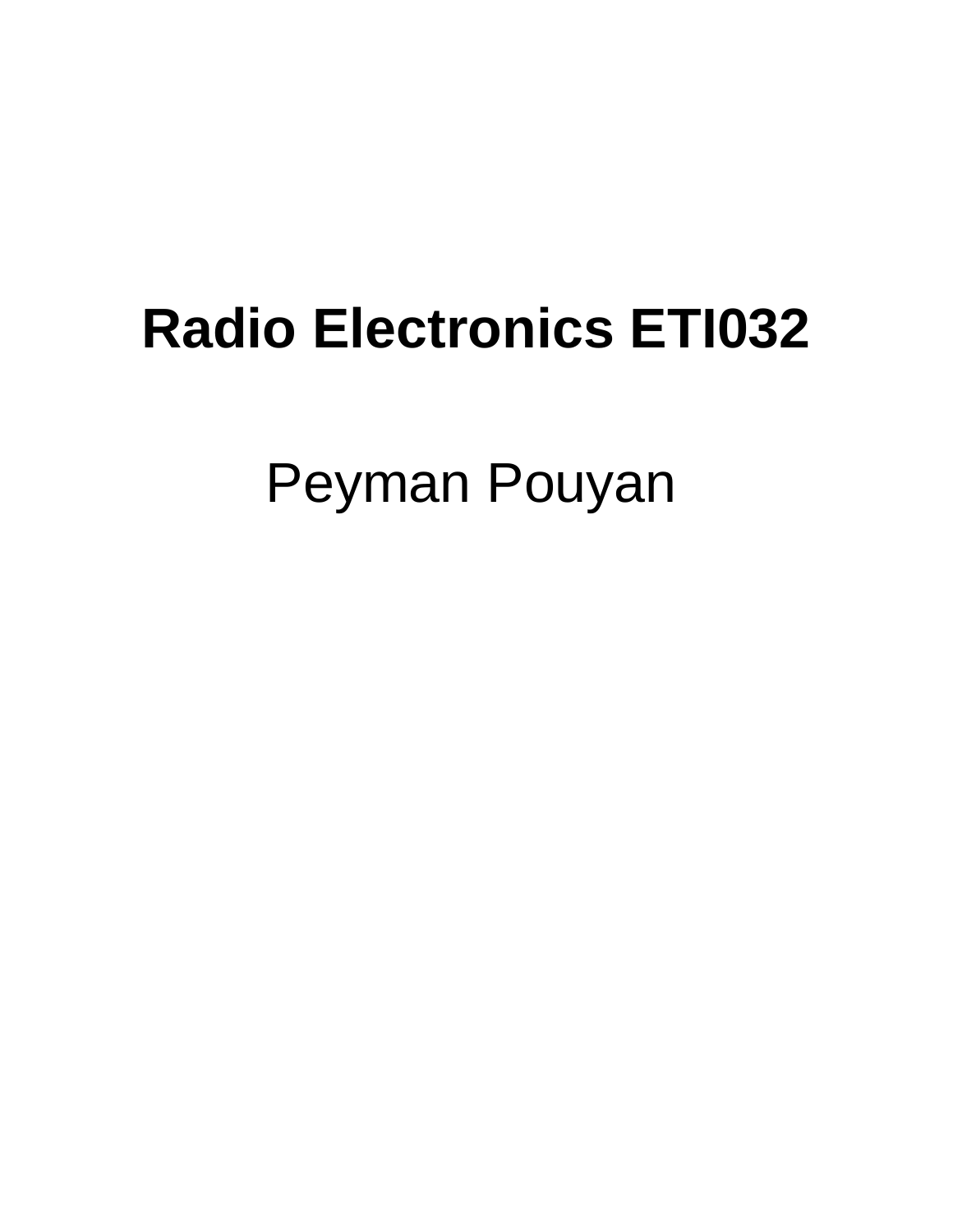# **1) Low Noise Amplifier (LNA) Design**

The design is based on Philips BFR520 transistor with S-parameters from lab2. The amplifier will work at 850 MHz. We'll use the specific gain design flow to finish design.

# **1.1) Unconditional Stability Analysis**

The stability parameters are as follows:

delt =  $0.4154$  K =  $0.8612$ 

Since K<1, the transistor is only conditionally stable. And the stable circles are drawn as below:



Since |S11|<1 &|S22|<1, the center of the Smith-chart is stable for the input and the output.

# **1.2) Conditional Stability Design**

# **1.2.1) Design method for specific gain**

The mismatch will be put at the input side of the transistor to generate the specific gain and a conjugate match will be used at the output side.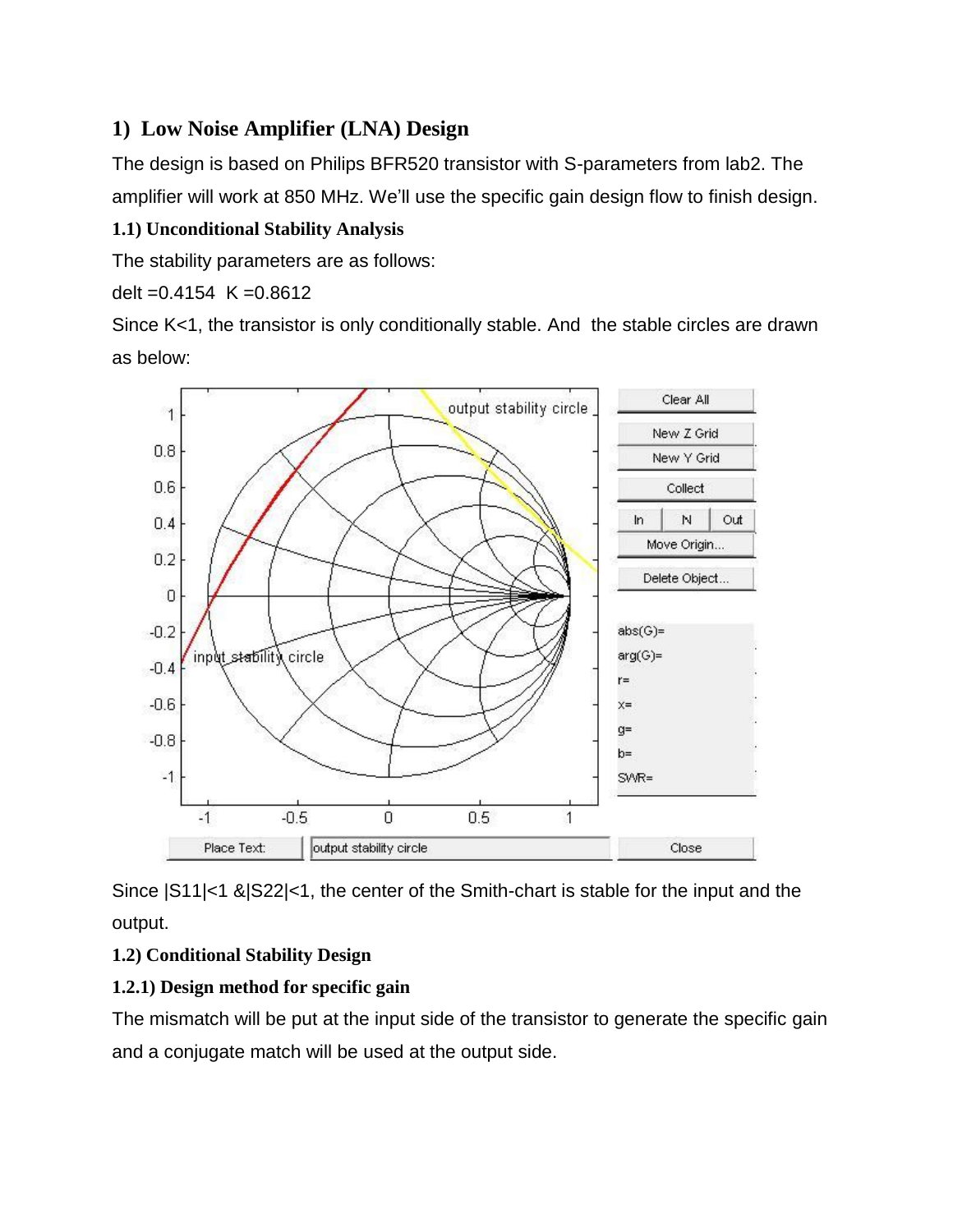#### **1.2.2) Required Gain and Noise circle**

The circle of  $GT = GA = 13dB$  and Noise figure = 1.4dB are plotted as below:



From the Smith-chart, it can be seen that there is an intersection area of the gain circle and noise circle and any point (including the center point) in this area is suitable for the design. Since the source impedance (50Ω) is given, selecting the center point (also 50Ω of impedance) as gammaS will avoid using the input matching network.

#### **1.2.3) gammaOut and Stability Check**

Since gammaS has been selected, we can calculate gammaOut. Then, check the stability of gammaS and gammaOut.

From the following Smith-chart, we got the gammaOut and found both gammaS and gammaOut are in stable area.

Result: gammaS =  $0 \angle 0^{\circ}$  or  $zs=1+0j$ 

gammaOut =  $0.5\angle 33.9^\circ$  or zout= 1.7858-1.3280j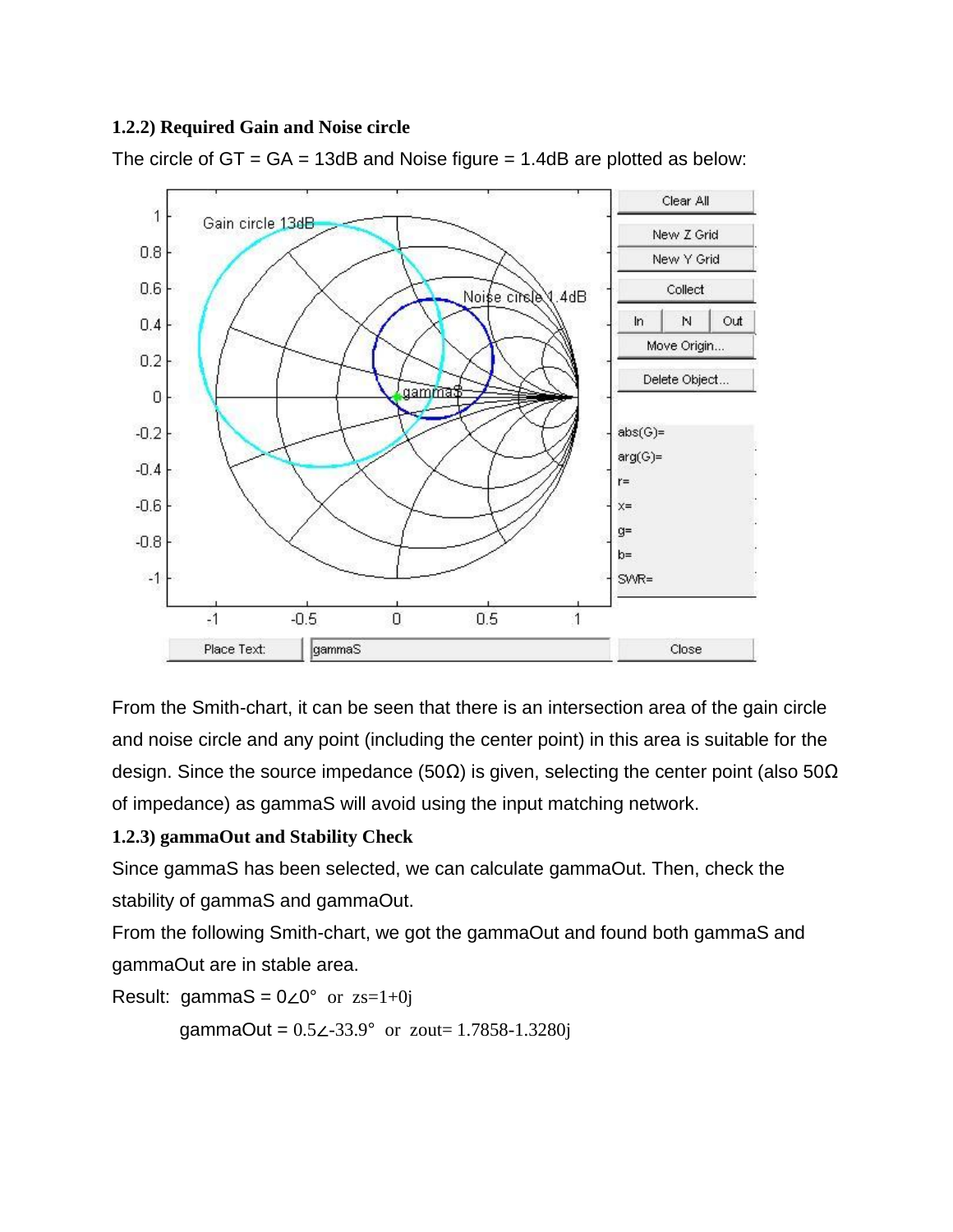

#### **1.2.4) Matching Network**

A matching network is needless at input and a conjugate matching network will be used at output side.

Since gammaOut =  $0.5\angle 33.9^\circ$  or zout= 1.7858-1.3280j, for a conjugate match, we can get gammaL =  $0.5\angle 33.9^{\circ}$  or  $zL=1.7858+1.3280$  (which is still in the table area for gammaL). We used a 50Ω series transition line and a short-circuit 50Ω stub to build this matching network.



From the following smith chart, we can see that the length for the  $50\Omega$  short-circuit stub(L1) is 0.114λ and the length for the series transmission line(L2) is 0.1192λ.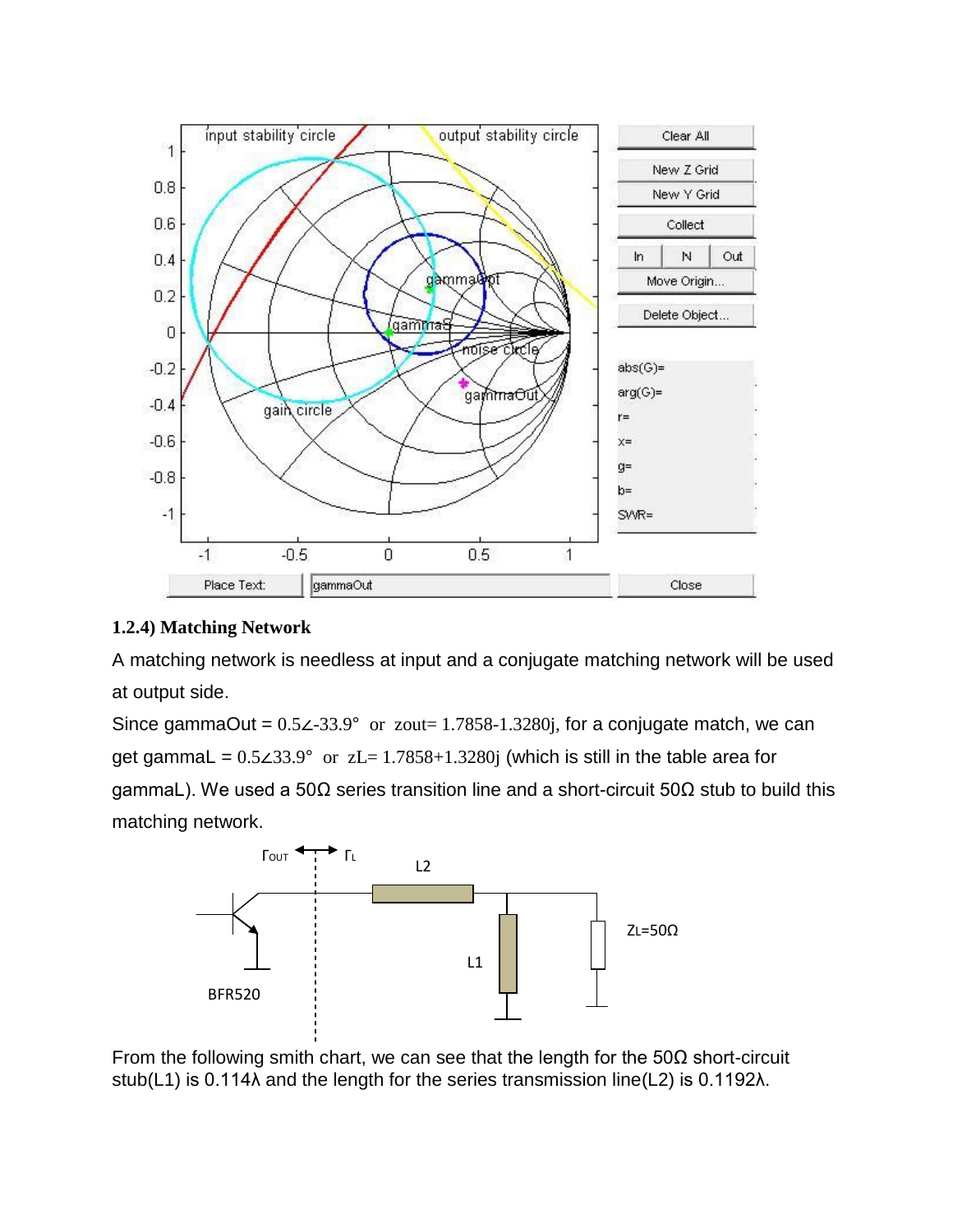### **2) Bias Circuit design**



#### **2.1) Calculation of Components**

We have already known that  $\beta_0 = 120$ ,  $V_{cc} = 5V$  and the goals are  $I_c = 5mA$ ,  $V_{CE} = 3V$ . A current driven biasing circuit as above is choosen.

For the resistors, if we assume  $I_c = I_D \sqrt{\beta_0}$  and  $I_D = I_B \sqrt{\beta_0}$ , we'll get  $I_c = 5mA$ ,  $I_D =$  $0.456mA, I_B = 0.04167mA.$ So, $R_C = \frac{V_{CC} - V_{CE}}{I_C + I_D + I_B} = \frac{5V - 3V}{5mA + 0.456mA + 0.04167mA} \approx 364\Omega$ 

Then, if we assume  $V_D = 2V_B = 1.4V$ , we'll get

$$
R_{B1} = \frac{V_C - V_D}{I_D + I_B} = \frac{3V - 1.4V}{0.456mA + 0.04167mA} \approx 3.125k\Omega
$$
  

$$
R_{B2} = \frac{V_D}{I_D} = \frac{1.4V}{0.456mA} \approx 3.07k\Omega
$$
  

$$
R_{B3} = \frac{V_D - V_B}{I_B} = \frac{1.4V - 0.7V}{0.04167mA} \approx 16.79k\Omega
$$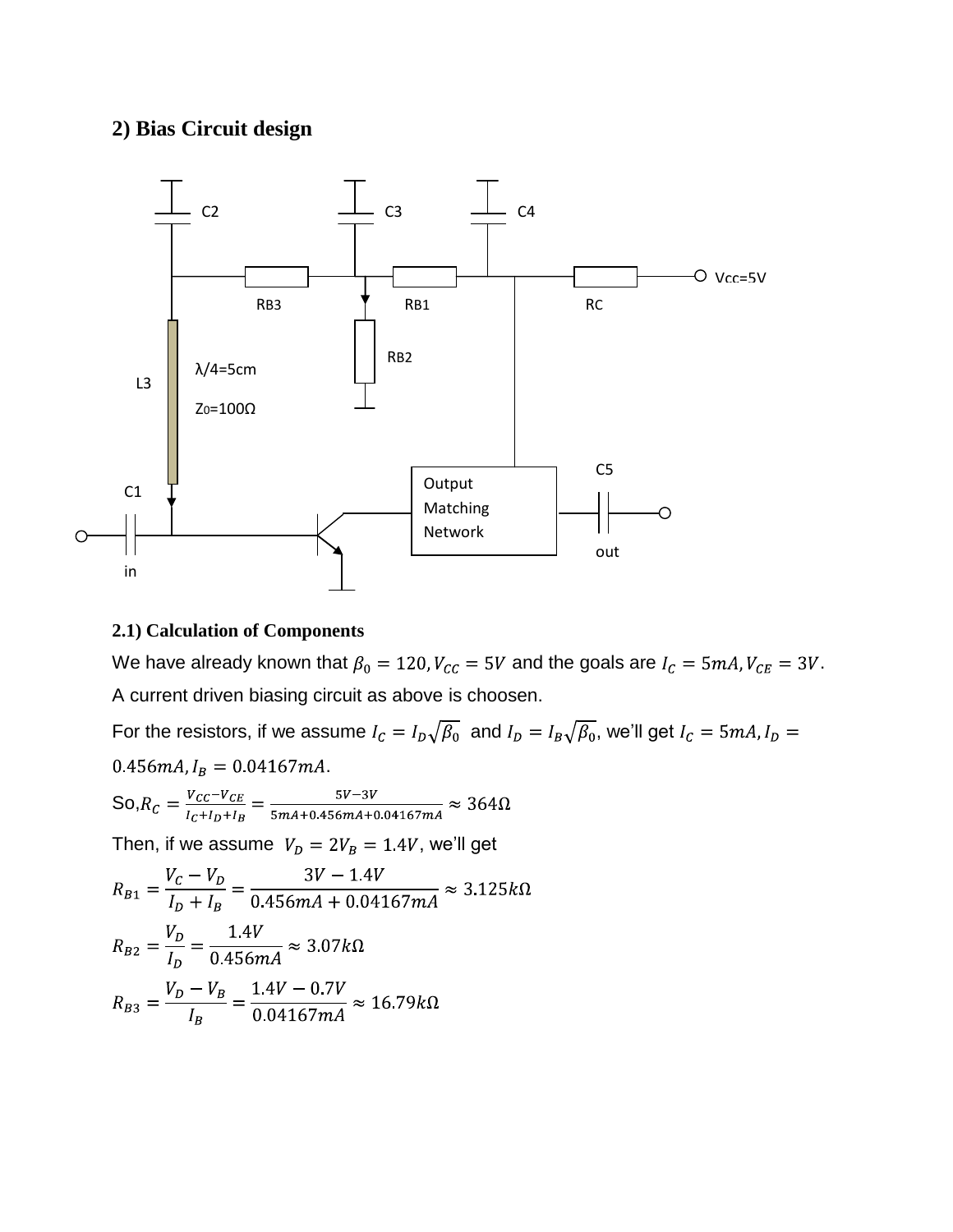#### **2.1.1) Motivtion to Choose Biasing Network:**

This biasing have high loop gain

Loop Gain = 
$$
\frac{\beta R_c}{R_{B3}} \times \frac{R_{B2}}{R_{B1} + R_{B2}} \approx 1.3
$$

It helps to sudden changes of  $I_c$  current due to temperature. So the "Thermal Runaway effect" can be avoided.

If we use the resistor at emitter to avoid thermal effects, it'll lead to problems at high frequencies when parasitic capacitance and inductance become dominate.

#### **2.2) AC Decoupling**

We use microstrip transmission lines to isolate the bias circuit and small signal circuit.

The transmission line's type is epoxy fibreglass, its height is 0.8mm and  $\varepsilon_r = 4.55$ .

Note: It's assumed that the capacitors are large enough.

#### **2.2.1) Matlab Code for Calculating Physical Lengths of Micro Strips**

```
% Microstrip on 0.8 mm epoxy-fiberglas (epsilonr = 4.55)
% f=850 MHz, Z0 = 50 ohms for output matching network and Z0 = 100 ohms for 
input matching network required
% calculation of W/h for Z0 = 50 ohms
wh=(1.6:0.02:2.2)';
x=[msz0(4.55, wh), wh]% calculation of W/h for Z0 = 100 ohms
wh=(0.4:0.001:0.7)';
x=[msz0(4.55, wh), wh]8 Z0 = 50 for W/h = 1.85
% the width of the microstip line is W/h*0.8 mm 
W 50 ohms = 1.8662*0.8*1e-3;W 100 ohms = 0.4230*0.8*1e-3;% Calculation of the wavelength lambda at 850 MHz
f0=850e6;
epsiloneff 50 ohms = mseffeps(4.55,1.8662)
epsiloneff 100 ohms = mseffeps(4.55,0.4230 )
lambda eff 50 ohms = 3e8/sqrt(epsilon)foneff 50 ohms)/f0
lambda_eff_100_ohms = 3e8/sqrt(epsiloneff_100_ohms)/f0
% physical length of the microstrip line
% physical length = electrical length * lemda-eff
short_stub_len = 0.114*lambda_eff_50_ohms
ser line len = 0.1192*lambda eff 50 ohms
base supply len = 0.25*lambda eff 100 ohms
```
Through the above matlab code, we get the length of short stub(L1) is 21.7mm, the length of serial line(L2) is 22.7mm, and the length of base supply(L3) is 50mm.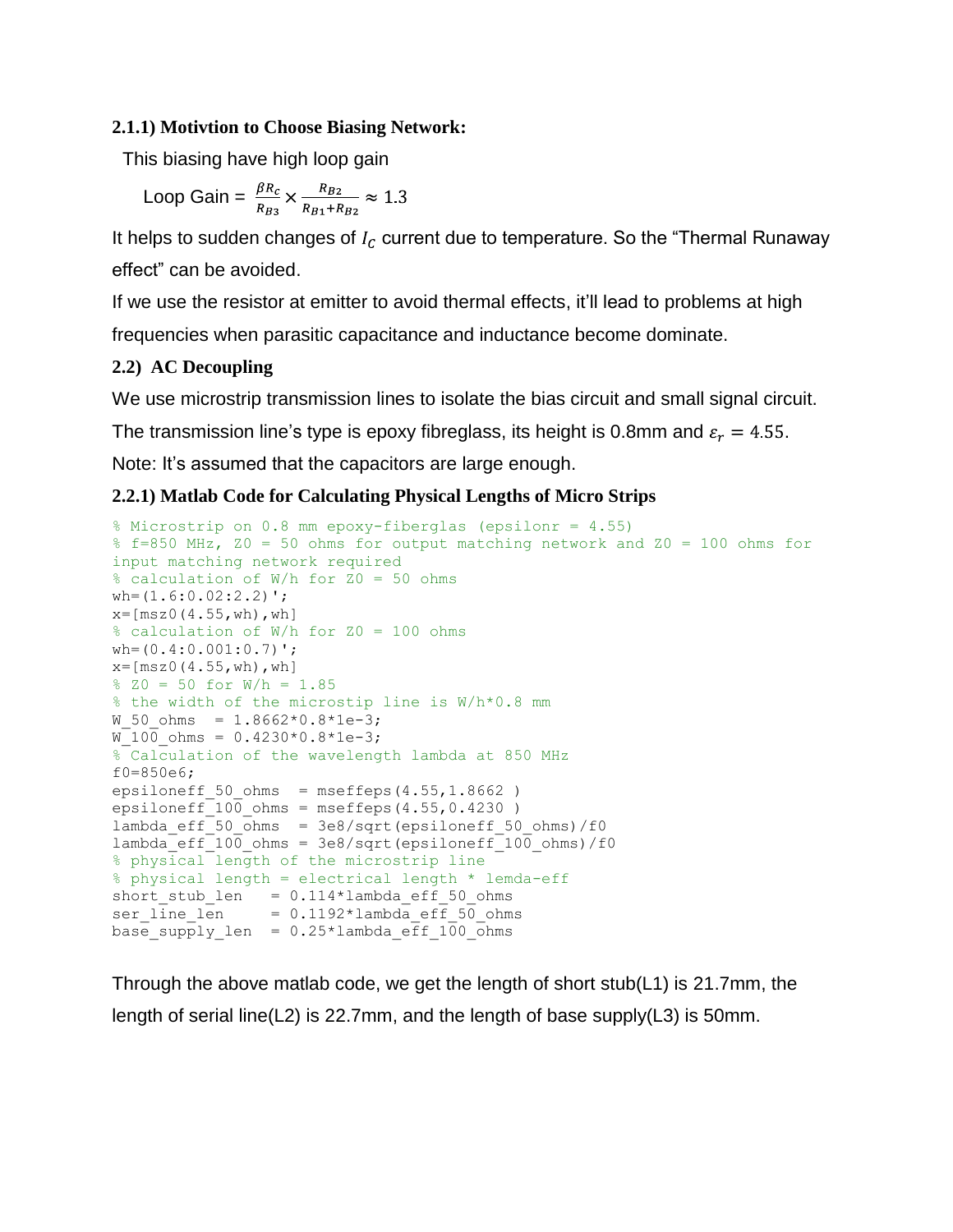#### **3) Matlab Code for Verifying**

Matlab codes for the calculation of gammaIn, gammaOut and transducer gain are as follows:<br> $Rs = 50$ : % Source Resistance R1=50; 8 Load Resistance Z0=50; % Characteristic Impedance op\_freq = 850e6; %frequency for which design the LNA L1=0.114; \$short-circuit stub at output matching network L2=0.1192; Sseries transmission line at output matching network L3=0.25; <br> \timeshort-circuit stub at base % Read S-parameters from given file s=readspar('SPAR08.S2P');  $f=s(:,5);$  % selection of frequency column % short-circuit as the ground gam Short =  $[zeros(size(f,1),1)-1,f];$ % reflection coefficient for the short-circuit stub at input side of transistor, which has a length of L3 gam L3P=serline(gam Short, L3, op freq); % reflection coefficient for the short-circuit stub at output side of transistor, which has a length of L1 gam L1P=serline(gam Short, L1, op freq); %%%%%%%%%%%%%%%%%%%%%%%%%%Calculate gammaIn%%%%%%%%%%%%%%%%%%%%%%%%%% % reflection coefficient at the load resistor gam\_Rl=serr(gam\_Short,Rl,Z0); % use parg function to calculate the reflection coefficient with parallel short-circuit stub L1 gam\_L1=parg(gam\_Rl,gam\_L1P); % reflection coefficient at the transmission line L2 gam\_L2=serline(gam\_L1,L2,op\_freq); gam  $l=q$ am  $L2(:,1);$  %gam  $l$  should not contain frequency component % gammaIn for the transistor gammaIn tran=sgamin(s, gam l); % renormal gammaIn of the transistor gammaIn tran R=renorm(gammaIn tran,50,100); % use parg funtion to calculate the reflection coefficient with parallel short-circuit stub L3 gam L3In R=parg(gammaIn tran,gam L3P); % renormal gammaL3In back to 50 oM gam L3In=renorm(gam L3In R,100,50); % the system gammaIn now calculated gammaIn=gam\_L3In; %%%%%%%%%%%%%%%%%%%%%%%%Calculate gammaOut%%%%%%%%%%%%%%%%%%%%%%%%%%% %reflection coefficient at the source resistor gam\_Rs=serr(gam\_Short,Rs,Z0); % renormalize gamma of the source resistor gam Rs R=renorm(gam Rs, 50,100); % use parg funtion to calculate the reflection coefficient with parallel short-circuit stub L3 gam L3 R=parg(gam L3P,gam Rs R); % renormalize gammaL3 back to 50 ohms gam L3=renorm(gam L3 R,100,50); gam s=gam L3(:,1); %gam s should not contain any frequency component % gammaOut for the transistor gammaOut tran=sgamout(s,gam s); % reflection coefficient at the transmission line L2 gam\_L2Out=serline(gammaOut\_tran,L2,op\_freq);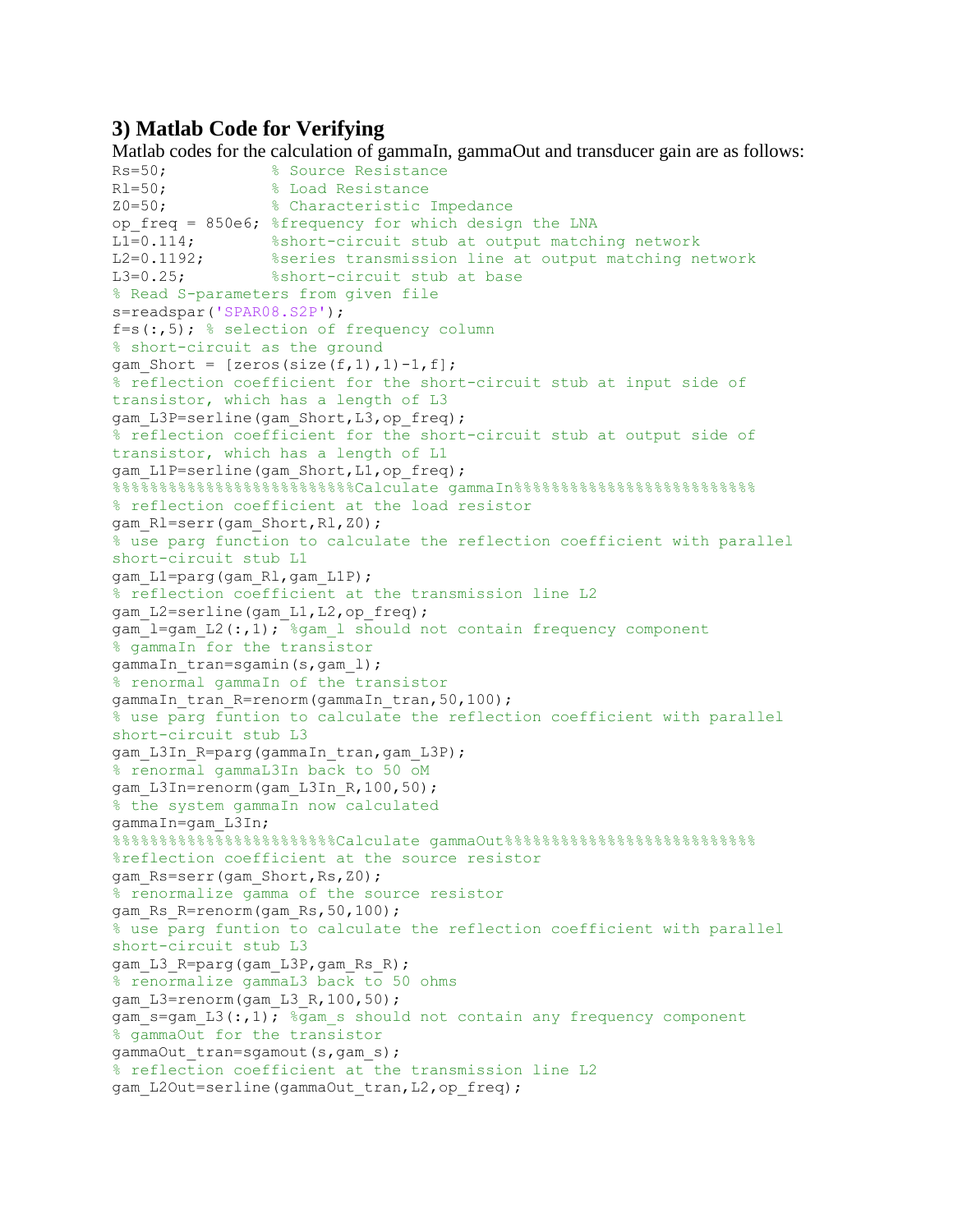```
% use parg function to calculate the reflection coefficient with parallel 
short-circuit stub L1
gam_L1Out=parg(gam_L2Out,gam_L1P);
% the system gammaOut now calculated
gammaOut=gam_L1Out;
\SGainT=((1-abs(gam s).^2)./(abs(1-
gammaIn(:,1).*gam s).^2)).*(abs(s(:,2)).^2).*((1-abs(gam_l).^2)./(abs(1-
s(:,4) . *gam 1). ^{2});
GainT=sgt(s,gam s,gam l);
%Plot absolute value of gammaIn and gammaOut to check the stability 
characteristic
figure
plot(gammaIn(:,2),abs(gammaIn(:,1)), 'r--',gammaOut(:,2),abs(gammaOut(:,1)),'b:');
title('Stability Test');
xlabel('Frequency/Hz')
ylabel('|Gamma|')
legend('|GammaIn|','|Gammaout|')
%plot the transducer gain in db
figure
plot(f,10.*log10(GainT));
title('Transducer Gain')
ylabel('Gain/dB')
xlabel('Frequency/Hz')
grid;
```
# **4) Verifying Results 4.1)Transducer Gain**